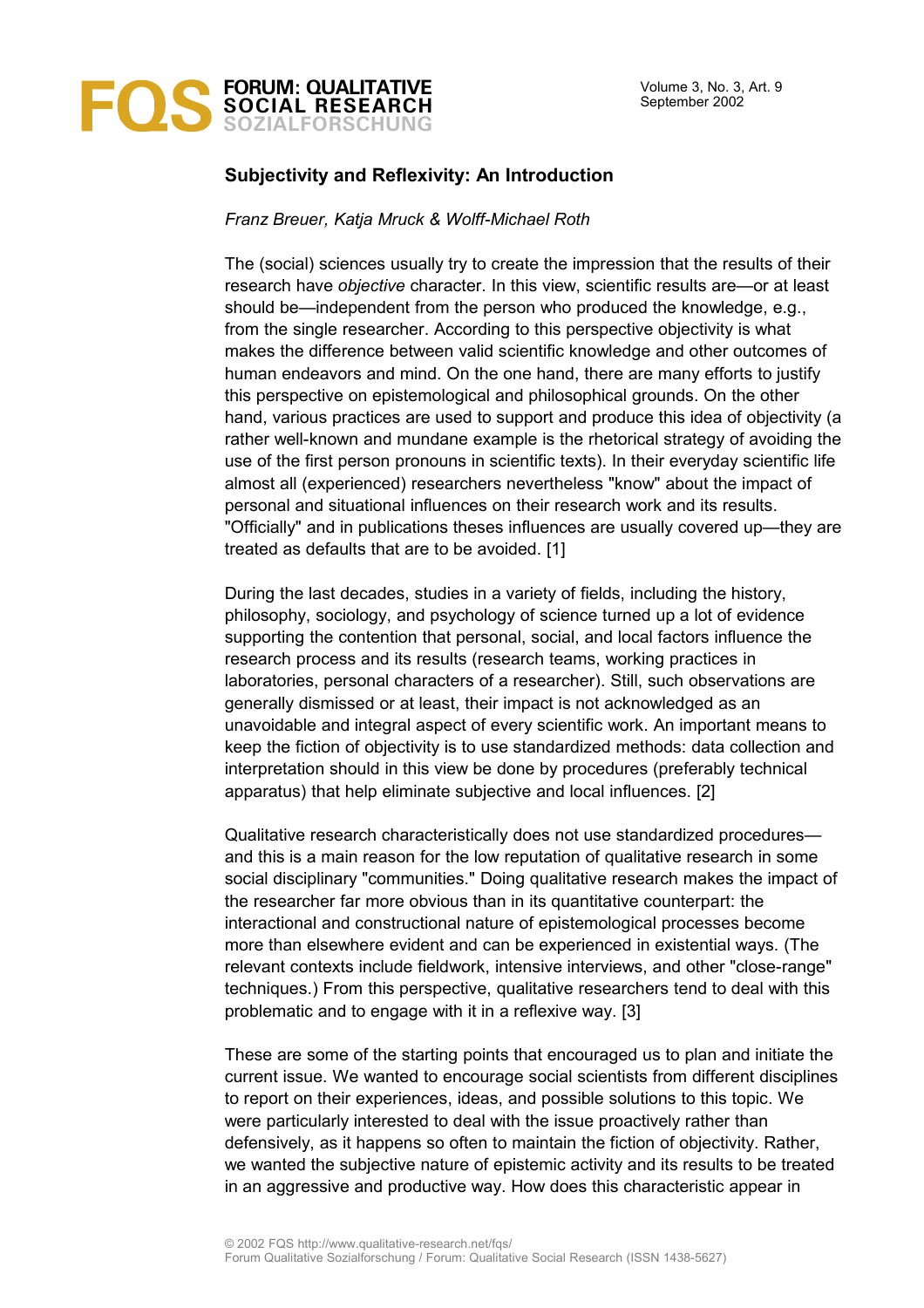research, what are its effects on the research process, and how can it be dealt with in the sense of a productive epistemic window? [4]

The call for participation in this issue, which we sent to specific colleagues who we knew to be interested in the topic and published in several different contexts (e.g., social science mailing lists) went like this:

"We would like to invite you to consider writing an article for the forthcoming FQS issue 'Subjectivity and Reflexivity in Qualitative Research.' The issue will be published in September 2002, and it will deal-among others-with the following topics:

- The constructive character of research in the (social) sciences;
- (inter-) subjectivity as a determinant of the (qualitative) research process;
- epistemological subjectivity: using (self-) reflexivity as an important tool to access and to develop scientific knowledge.

Research—the process and its products—depends on the characteristics of the persons involved, on their biological, mental, social, cultural, and historical etc. make up and/or condition. In this issue, we would like authors to describe/analyze/discuss this fundamental subjectivity of any—and also of scientific—knowledge (a) from different scientific and disciplinary contexts; (b) during different stages of the research process; (c) according to different types of knowledge as outcomes of the researchers' efforts, etc.

We presuppose that research is inherently structured by the subjectivity of the researcher. We therefore do not want authors to limit themselves by characterizing subjectivity in defensive ways as an epistemological 'deficiency,' accompanied by methodological efforts, to minimize/to eliminate possible "biases.' Instead, we are asking for possible ways to face the epistemological and methodological challenges in a proactive way that takes into account this core characteristic of any form of knowledge. What are the methodological, pragmatic, and research/writing strategies that result from such a presupposition of subjectivity as an unavoidable core characteristic of research?" [5]

The response to this call was enormous: we received more than 120 proposals (abstracts, sketches, etc.), mostly from new researchers who wrestle with these issues and wanted to contribute. We suppose that the topic of subjectivity and reflexivity is a pressing and challenging problem of the social sciences. [6]

To deal with the quantity of proposals, we first decided to devote two issues to the topic of subjectivity and reflexivity (issues 3/2002 and 2/2003, which will appear in May of next year). We also had to make a selection to arrive at a suitable number of manuscripts, which was not always easy on the basis of the rather brief proposal sketches. In the course of the actual writing and feedback cycles, the number of contributions was further reduced, leading to two rather manageable issues. [7]